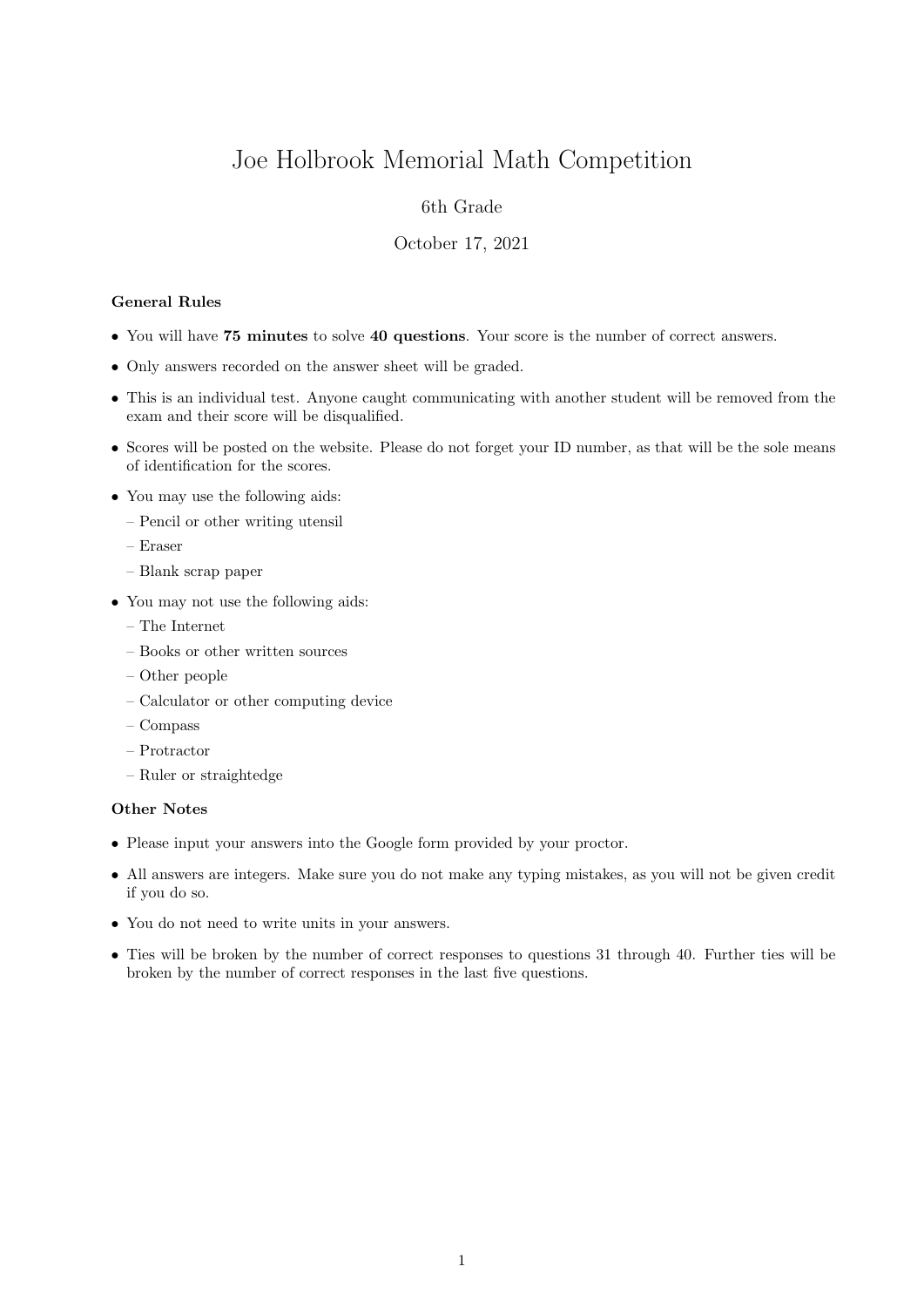- 1. Bianca is counting the number of windows she has. There are 3 times as many windows on her family PC as there are on her Mac. If she has 20 windows in total across her two computers, how many windows does she have on her PC?
- 2. A bag has 90 beads. 45 are red, 30 are green, and the rest are blue. If the ratio of blue beads to red beads  $\frac{a}{\text{is}} \frac{a}{\tau}$  $\frac{a}{b}$  in simplest form, what is  $a + b$ ?
- 3. A rectangles has side lengths 4 and 5. Suppose that the side length of four is halved. What must the other side length be in order to maintain the area of the rectangle?
- 4. 5 years ago, Maryam was twice as old as Yuval. 11 years ago, Maryam was 3 times as old as Yuval. How old is Yuval now?
- 5. Two friends, Mikey and Rohit, arrive at a circular park. The two begin to walk along the perimeter of the park in opposite directions of each other at the exact same speed, meeting at the opposite end of the circle at the same time after each walking  $18\pi$  miles. If they then decide to walk together in a straight pathway back to their point of arrival, how many more miles would each person have to walk?
- 6. Square ABCD has area 16. If E lies outside the square such that  $ADE$  is an equilateral triangle, find the perimeter of pentagon ABCDE.
- 7. Cookie Monster wants to buy a cookie for 67 cents. If he has 5 of each of the pennies, nickels, dimes and quarters, then find the number of ways he can pay using at least 3 dimes.
- 8. Lili has a list of all the positive multiples of 6 less than or equal to 100. Zoey has a list of all the positive integers less than or equal to 100 that are 1 greater than a multiple of 4. If Lili's list has L numbers and Zoey's list has Z numbers, what is  $L - Z$ ?
- 9. Alex asked 100 students if they own a red car, a blue car, or both. 15 students own both a red car and a blue car, and the number of people who own a red card is four times as great as the number of students owning a blue car. How many students own a blue car?
- 10. 4 distinct integers a, b, c, and d have a product of 25. What is  $a^2 + b^2 + c^2 + d^2$ ?
- 11. Christina has \$5.00 and goes to a store. If she spends all her money on soda, she can get at most 4 bottles, and she can similarly get at most 8 packs of gum if she spends all of her money on gum. Each bottle of soda costs the same, each pack of gum costs the same, and everything costs a whole number of cents. There is also no tax or any other extra cost. What is the highest price 3 bottles of soda and 6 packs of gum could be, in cents?
- 12. Rosie tells Jennie that her favorite number is a positive integer less than 100 which has an odd number of positive divisors. Jennie then asks what the units digit of Rosie's favorite number is. After Rosie answers, Jennie immediately knows Rosie's favorite number. What is Rosie's favorite number?
- 13. In a comedy talent show, a panel of three judges categorize a performance as "hilarious" if they all rate a performance between a 7 and 10, inclusive. Additionally, they categorize a performance as "embarrassing" if they all rate a performance between a 1 and 3, inclusive. Assuming each judge gives an integer score from 1 to 10, inclusive, how many possible total sums of scores are there for performances that are either hilarious or embarrassing?
- 14. Nikhil has a potato farm that needs to be farmed. He can hire x clones of Jaiden and y clones of Lance. If a clone of Jaiden can farm  $\frac{1}{1700}$  of the farm per day, and a clone of Lance can farm  $\frac{1}{3400}$  of the farm per day, and Nikhil wishes to farm all the potatoes in exactly one day, how many ways can he hire x clones of Jaiden and y of Lance? (Clones are indistinguishable from each other).
- 15. Satwika is eating a circular cookie of radius 10 cm. One fourth of the total area of the cookie is covered by non-overlapping circular chocolate chips of radius 1 cm. How many chocolate chips are on Satwika's cookie?
- 16. Jaiden has a circular corn farm with radius 20 miles. For some rather peculiar reason, Jaiden puts an enormous rectangle on his farm, with one side length equal to 32 miles, and where each corner of the rectangle is on the circumference of the farm. In the rectangle, he builds a humongous swimming pool! Jaiden now has  $n\pi - m$  square miles of land to use to grow corn for positive integers n and m. Jaiden cannot grow corn in the swimming pool. What is  $n + m$ ?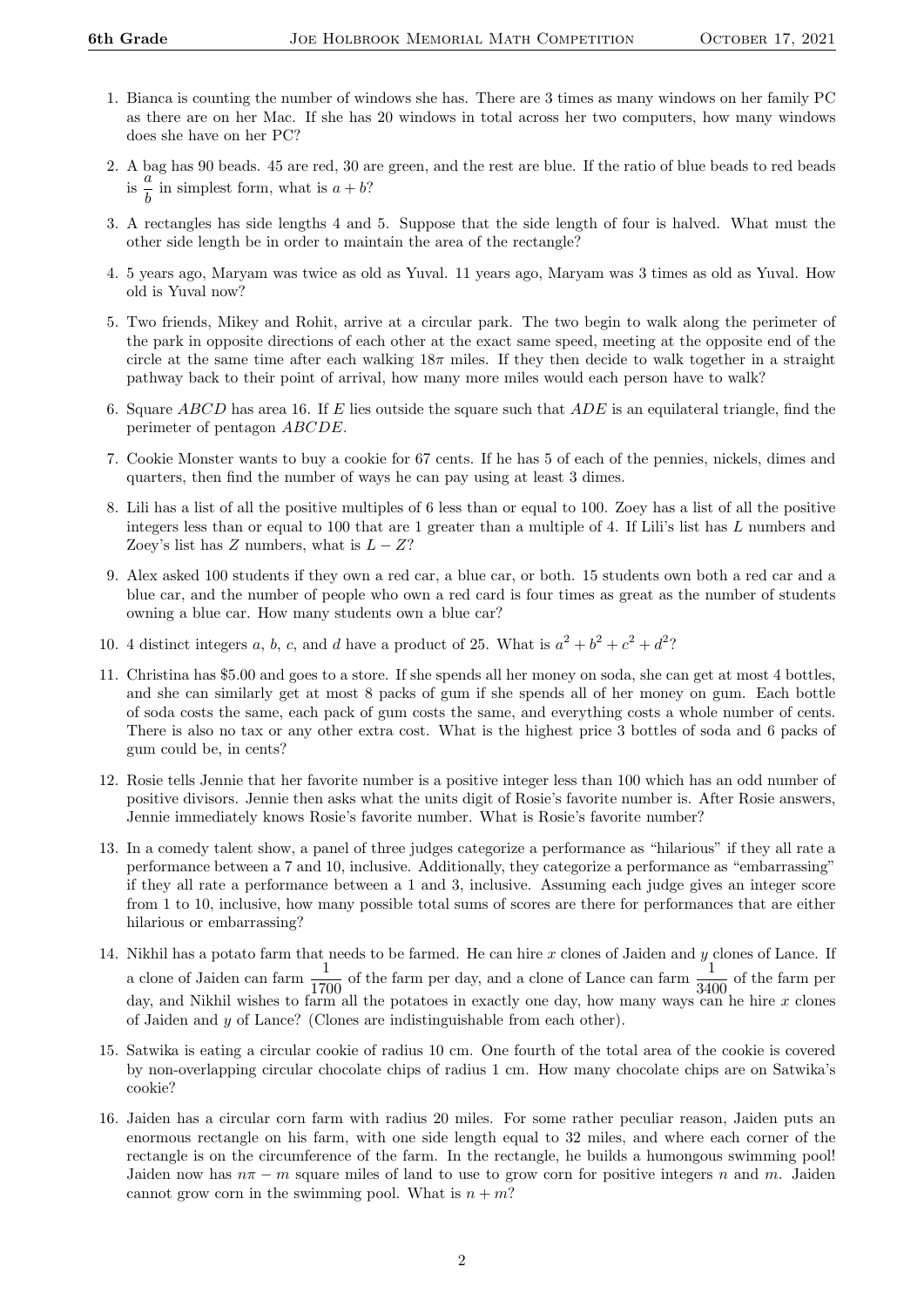- 17. Maui is directly between a cave and his boat. He wants to get to his boat and could do so by running directly to it. Alternatively, he could run to the cave, grab his hook, transform into a bird, and fly to his boat. He flies 4 times faster than he walks, and both choices require the same amount of time. If the ratio of Maui's distance to the boat to his distance to the cave is  $a:b$  in lowest terms, find  $a+b$ .
- 18. King Triton took a census of his whole kingdom, which are entirely merpeople, but forgot what the exact population was. The only thing he remembers is that the number was eight digits long and was formed by repeating a four-digit integer twice. For examples, some possible population numbers include 12, 341, 234 and 81, 478, 147. King Triton is holding a large festival and needs to know how to evenly split the population into an integer number of groups. As of now, what is the greatest number of merpeople he can put in each group?
- 19. Let  $f(x) = x^2 + kx + 100$ . For how many integer values of k in the interval [−100, 100] will there be no real solutions for  $x$ ?
- 20. The side lengths of a triangle are 2cm, 4cm, and 3cm. One of the side lengths of a similar triangle is 12cm. What is the sum of the possible perimeters of this other triangle, in cm?
- 21. A broken calculator only has the functions of multiplying by 2 and adding 1. If Bob starts with the number 3, what is the least number of operations he must perform to reach 101?
- 22. Let the function  $f(x)$  have the property  $kf(x) = f(kx)$ . If  $f(12) = 108$ , compute  $f(23)$ .
- 23. A lucky number is a number that has exactly one pair of repeated digits. For example, 232 and 100 are lucky numbers while 1010 and 222 are not. How three-digit multiples of five are lucky numbers?
- 24. A palindrome is a number that reads the same forwards and backwards, such as 1551 or 38783. How many 5-digit palindromes are divisible by 4?

25. Solve for *x* if 
$$
\sqrt{x + 5\sqrt{x + 5\cdots}} = 10
$$
.

- 26. What is the product of the solutions to the equation  $(5 + |x 10|)^2 = 100$ ?
- 27. There are 5 cards, numbered 1, 2, 3, 4, and 5. Matt chooses three cards. If the probability that the three cards can be arranged to form a three-digit multiple of 4 is expressed as  $\frac{a}{b}$  where a and b are relatively prime, what is  $a + b$ ?
- 28. In  $\triangle ABC$ ,  $\overline{AB}$  has side length 4. A point D is constructed on  $\overline{BC}$ , such that  $CD = 6$ .  $\overline{AC}$  is then extended until a point E, such that  $\overline{AD} = \overline{DE}$ , and ∠DEC  $\cong \angle BAD$ . What is the product of  $\overline{AC}$  and BD?
- 29. Square ABCD has side length 1. Point  $E$  is chosen on the outside of the square so that ABE is an isosceles right triangle with hypotenuse AB. If DE can be written in the form  $\sqrt{\frac{a}{\hbar}}$  $\frac{a}{b}$ , where  $gcd(a, b) = 1$ , find  $a + b$ .
- 30. Woody makes marks on a 120 inch tree log at points where they divide the log into 30 pieces, then makes marks at points that divide the log into 20 pieces, and finally marks points that divide the log into 12 pieces. If Woody cuts the tree log at all the points where there is a mark, how many pieces of the log does he end up with?
- 31. Fibonacci numbers are defined as  $F_0 = 0, F_1 = 1$ , and  $F_n = F_{n-1} + F_{n-2}$  for  $n > 1$ . What is the number of ways for a subset of any three distinct numbers chosen from  ${F_1, F_2, F_3, \cdots, F_{15}}$  to multiply to a multiple of 10?
- 32. At his national karate competition, Nikhil must win against 3 opponents in a row in order to be satisfied. Every match, Nikhil has  $a \frac{1}{3}$  chance of winning. The probability that Nikhil becomes satisfied if he is scheduled for 5 matches is  $\frac{m}{n}$  for relatively prime integers m and n. What is  $m + n$ ?
- 33. Thomas and Jerome are playing a game where they flip a fair coin repeatedly. If the coin lands on heads 3 times (not necessarily consecutively), the game ends and Thomas wins. If the coin lands on tails 4 times (also not necessarily consecutively), the game ends and Jerome wins. The probability that Jerome wins the game is  $\frac{m}{n}$ , where m and n are relatively prime positive integers. Find  $m + n$ .